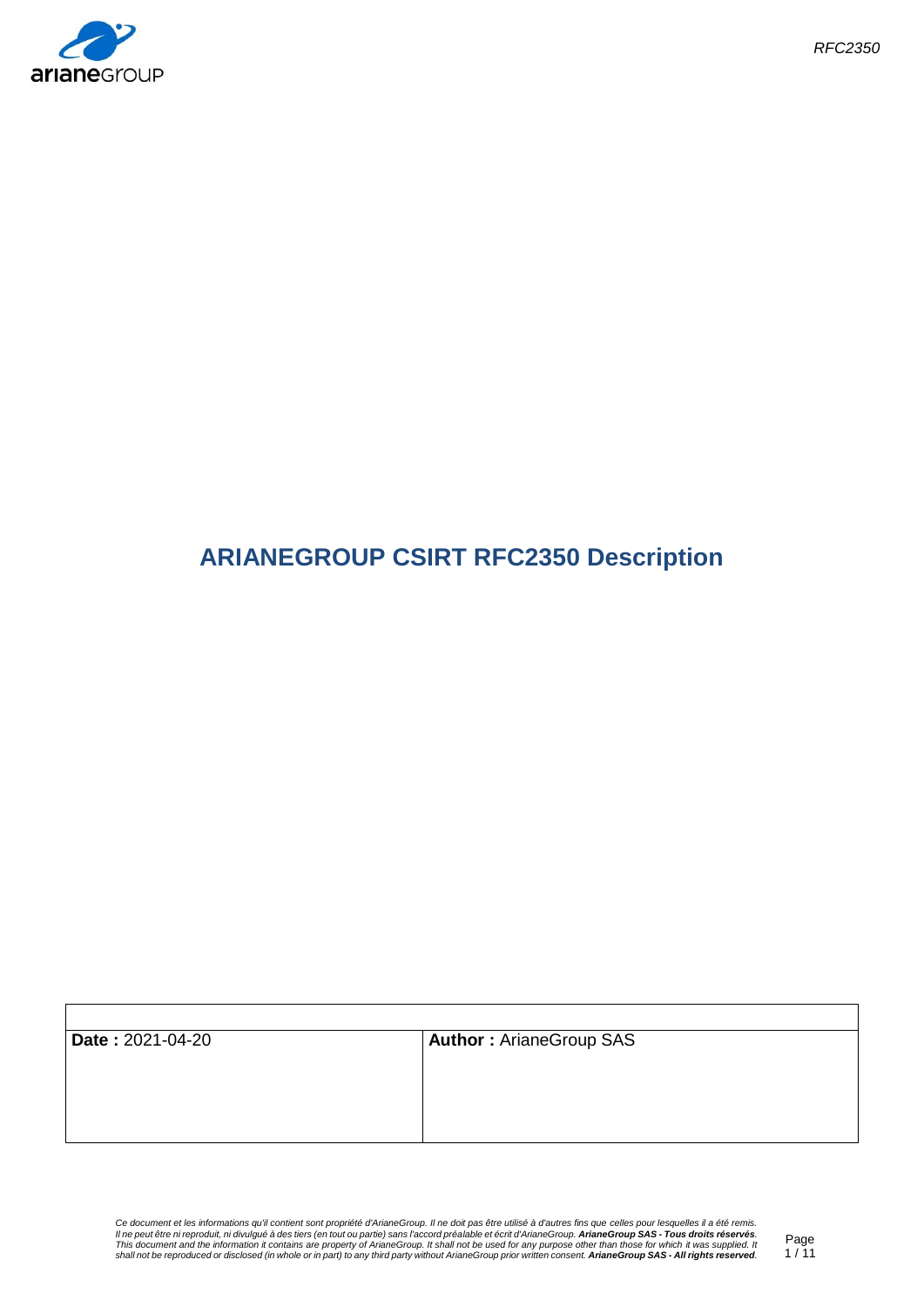

## **Document Revision History**

| <b>Version</b> | <b>Date</b> | <b>Description of change</b>                         | <b>Person</b>        |
|----------------|-------------|------------------------------------------------------|----------------------|
| 1.0            | 09/07/2020  | First version published                              | Head of Cyberdefense |
|                | 20/04/2021  | Change short name for CSIRT-AGH<br>Change public key | Head of Cyberdefense |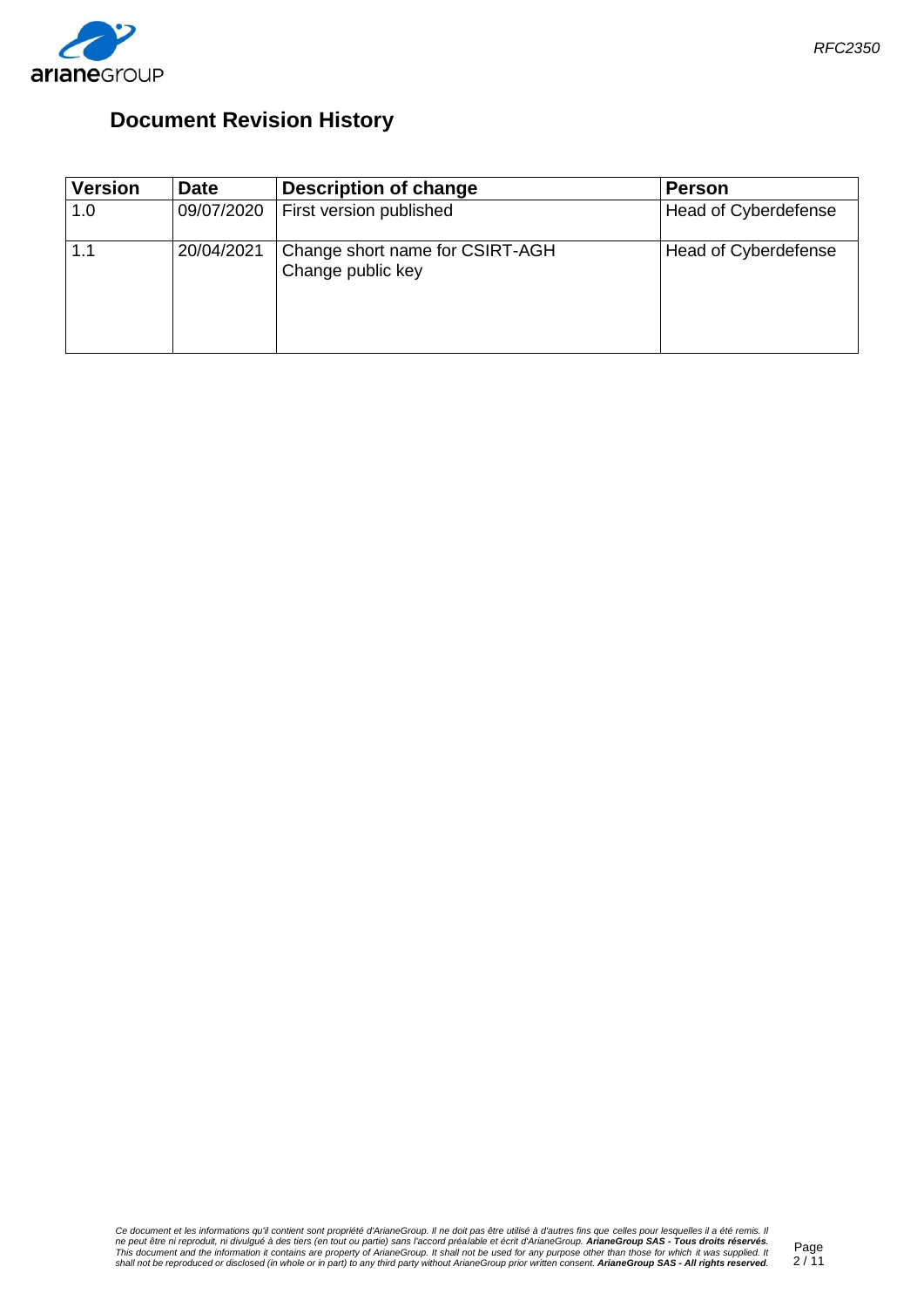

## Table of contents

| $\mathbf 1$ .        |      |  |  |
|----------------------|------|--|--|
|                      | 1.1. |  |  |
|                      | 1.2. |  |  |
| 2.                   |      |  |  |
|                      | 2.1. |  |  |
|                      | 2.2. |  |  |
|                      | 2.3. |  |  |
|                      | 2.4. |  |  |
|                      | 2.5. |  |  |
|                      | 2.6. |  |  |
|                      | 2.7. |  |  |
|                      | 2.8. |  |  |
|                      | 2.9. |  |  |
|                      |      |  |  |
|                      |      |  |  |
| 3.<br><b>CHARTER</b> |      |  |  |
|                      | 3.1. |  |  |
|                      |      |  |  |
|                      |      |  |  |
|                      |      |  |  |
| $\mathbf{\Lambda}$   |      |  |  |
|                      |      |  |  |
|                      | 4.2. |  |  |
|                      |      |  |  |
| 5.                   |      |  |  |
|                      | 5.1. |  |  |
|                      | 5.2. |  |  |
|                      | 5.3. |  |  |
|                      | 5.4. |  |  |
|                      | 5.5. |  |  |
| 6.                   |      |  |  |
| 7.                   |      |  |  |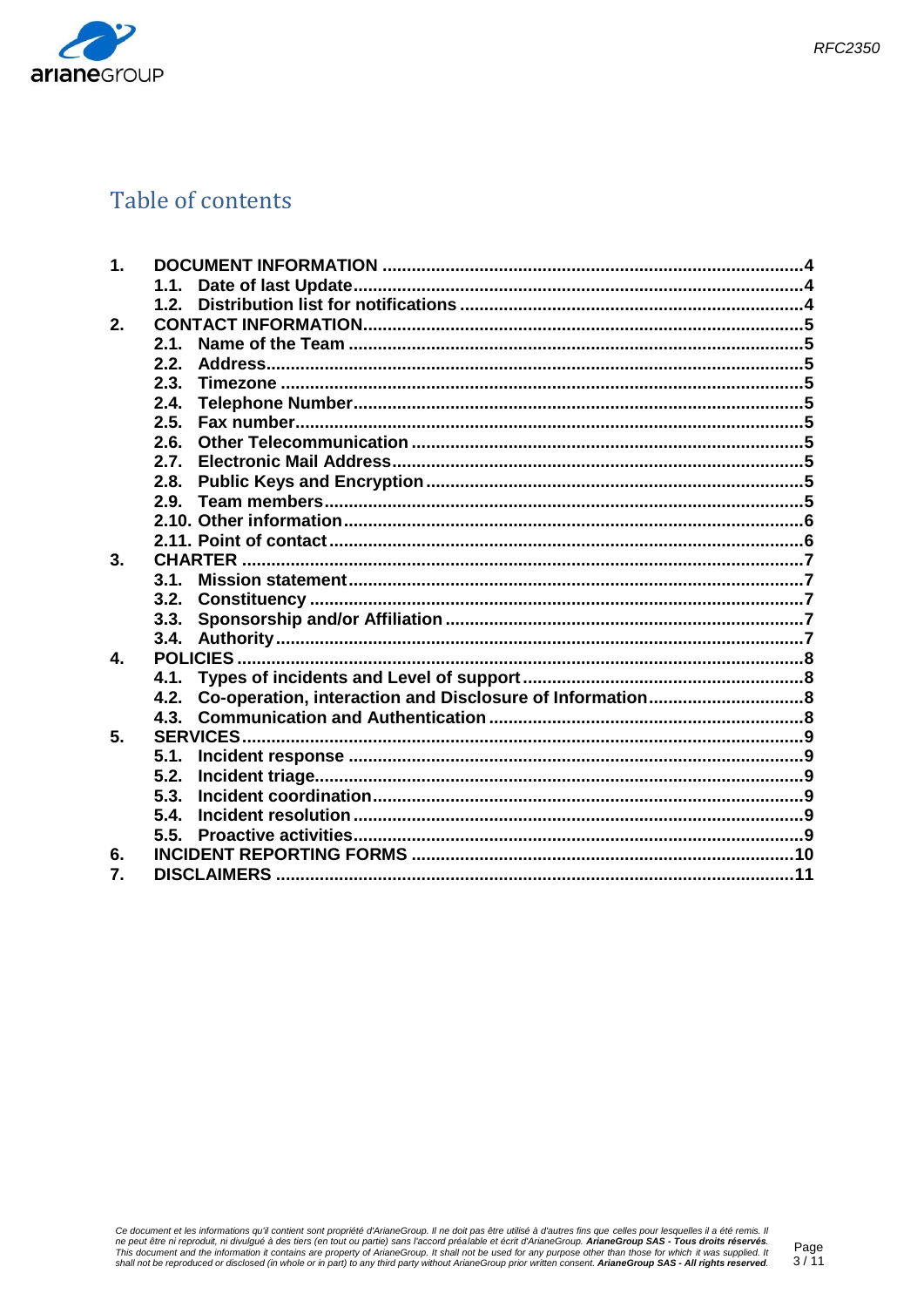

## <span id="page-3-0"></span>**1. DOCUMENT INFORMATION**

This document contains a description of ArianeGroup CSIRT in accordance with RFC 2350 specification. It provides basic information about ArianeGroup CSIRT, describes its responsibilities and services offered.

#### **1.1. Date of last Update**

<span id="page-3-2"></span><span id="page-3-1"></span>Version 1.1 released on 2021-04-20

#### **1.2. Distribution list for notifications**

Not applicable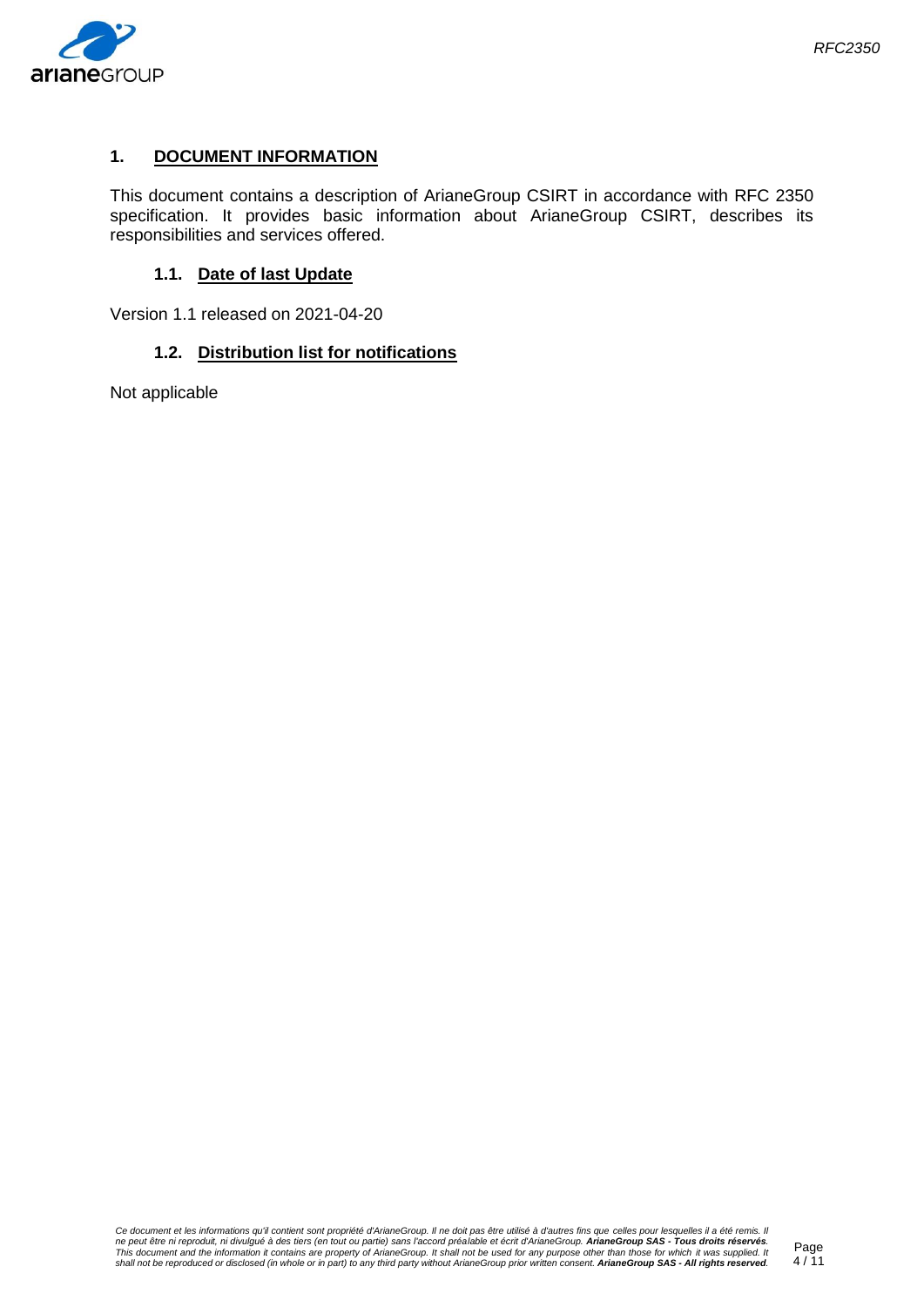

## <span id="page-4-1"></span><span id="page-4-0"></span>**2. CONTACT INFORMATION**

## **2.1. Name of the Team**

## Official name:

ArianeGroup Computer Security Incident Response Team

## Short name:

CSIRT-AGH

## **2.2. Address**

<span id="page-4-2"></span>CSIRT-AGH 7 QUAI ANDRE CITROEN 75015 PARIS FRANCE

## **2.3. Timezone**

<span id="page-4-4"></span><span id="page-4-3"></span>Time zone is CET/CEST: Europe/Paris (GMT+01:00, and GMT+02:00 on DST)

## **2.4. Telephone Number**

<span id="page-4-5"></span>Left intentionally blank

#### **2.5. Fax number**

<span id="page-4-6"></span>Left intentionally blank

#### **2.6. Other Telecommunication**

<span id="page-4-7"></span>Not applicable

#### **2.7. Electronic Mail Address**

<span id="page-4-8"></span>Please send incident reports related to ArianeGroup to [csirt@ariane.group](mailto:csirt@ariane.group)

#### **2.8. Public Keys and Encryption**

```
User ID: CSIRT-AGH (CSIRT ArianeGroup) <csirt@ariane.group>
Key ID: 0xE5115F62
Key type: RSA 
Key size: 4096 Expires: never 
Fingerprint: FFA033B89B72F26F3CCCCE9E1AE1EB63E5115F62
```
#### **2.9. Team members**

<span id="page-4-9"></span>The ArianeGroup CSIRT Team is composed of operational security specialists from ArianeGroup Cyberdefense department.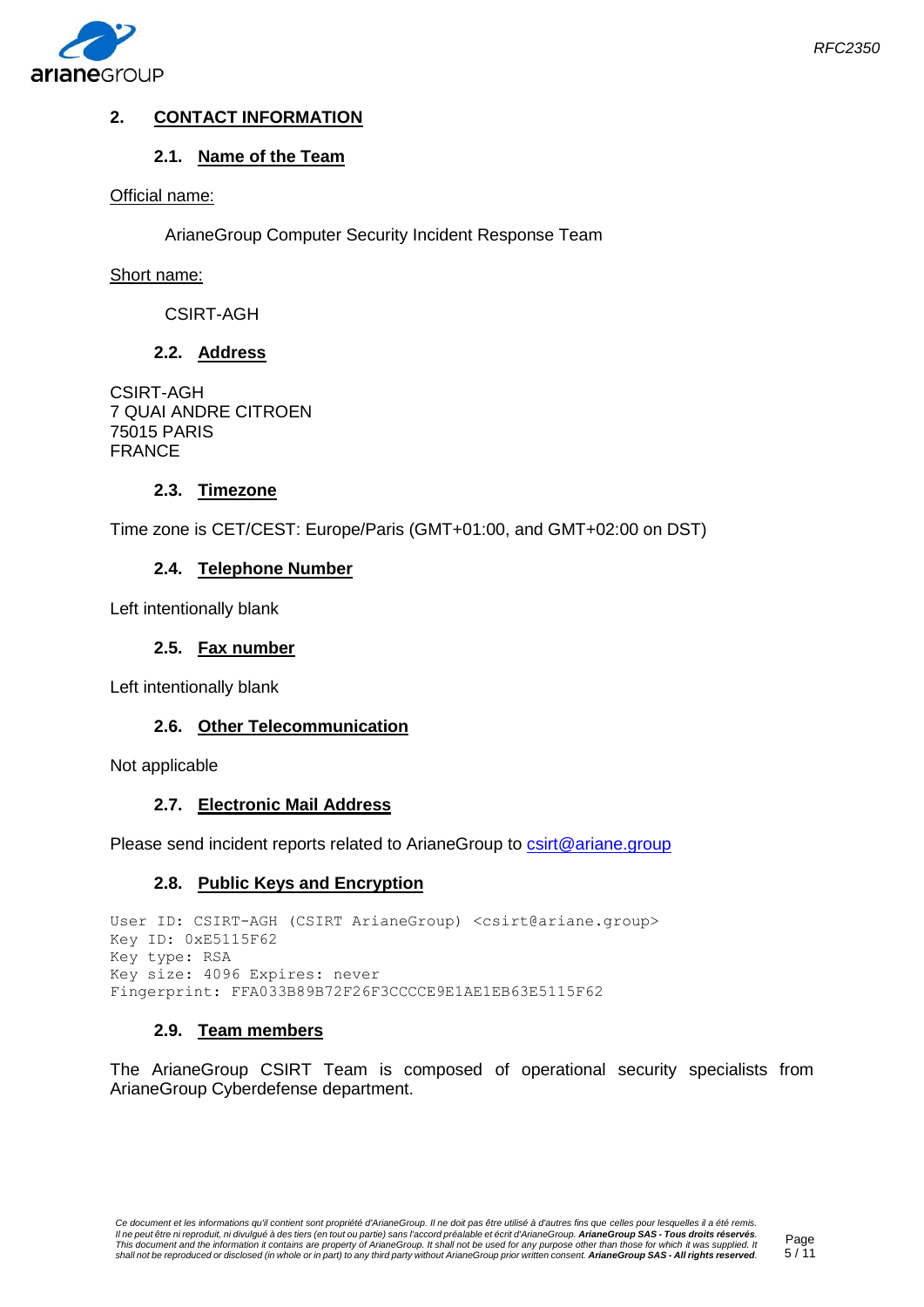

## **2.10. Other information**

<span id="page-5-1"></span><span id="page-5-0"></span>Not applicable

## **2.11. Point of contact**

The only method to contact us is via e-mail at: [csirt@ariane.group](mailto:csirt@ariane.group)

ArianeGroup CSIRT operates during regular business hours.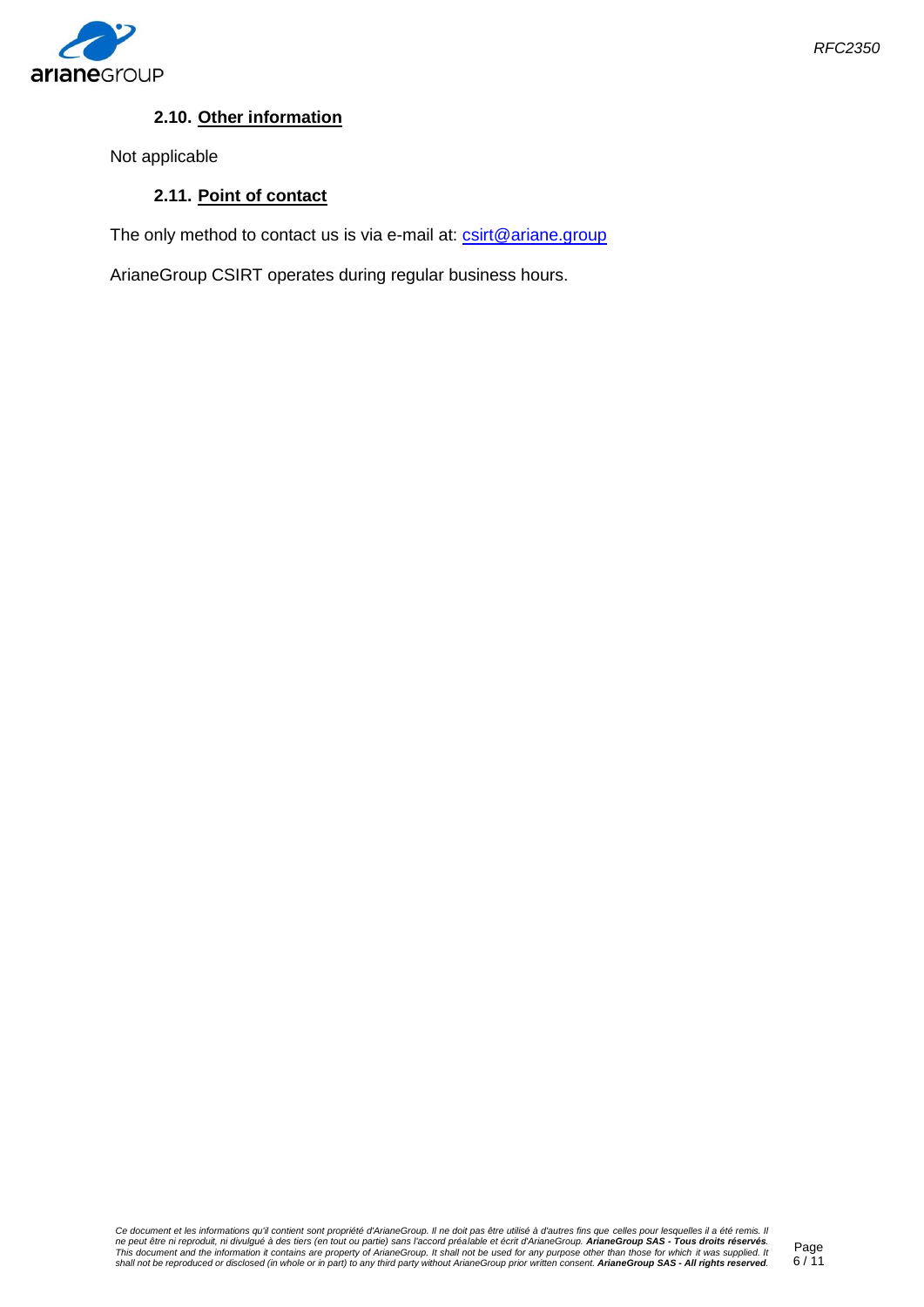

## <span id="page-6-1"></span><span id="page-6-0"></span>**3. CHARTER**

## **3.1. Mission statement**

The ArianeGroup CSIRT's activities are non-commercial.

The mandate of ArianeGroup CSIRT is to:

- Investigate, respond and coordinate cybersecurity incident which can affect ArianeGroup's asset and employees, according to the laws and regulations that may apply.

- Manage cybersecurity risks by providing cyber threat intelligence to the whole ArianeGroup and subsidiaries

#### **3.2. Constituency**

<span id="page-6-3"></span><span id="page-6-2"></span>The CSIRT-AGH constituency is composed of ArianeGroup and all its subsidiaries.

#### **3.3. Sponsorship and/or Affiliation**

The CSIRT-AGH is a private CSIRT in the aerospace sector. ArianeGroup SAS owns, operates and finances it.

## **3.4. Authority**

<span id="page-6-4"></span>ArianeGroup CSIRT operates under the auspices, and the authority delegated by the ArianeGroup Head of Cyberdefense (CISO), Valérie Levacque. It is responsible for coordinating the incident response and threat prevention across all ArianeGroup SAS perimeters.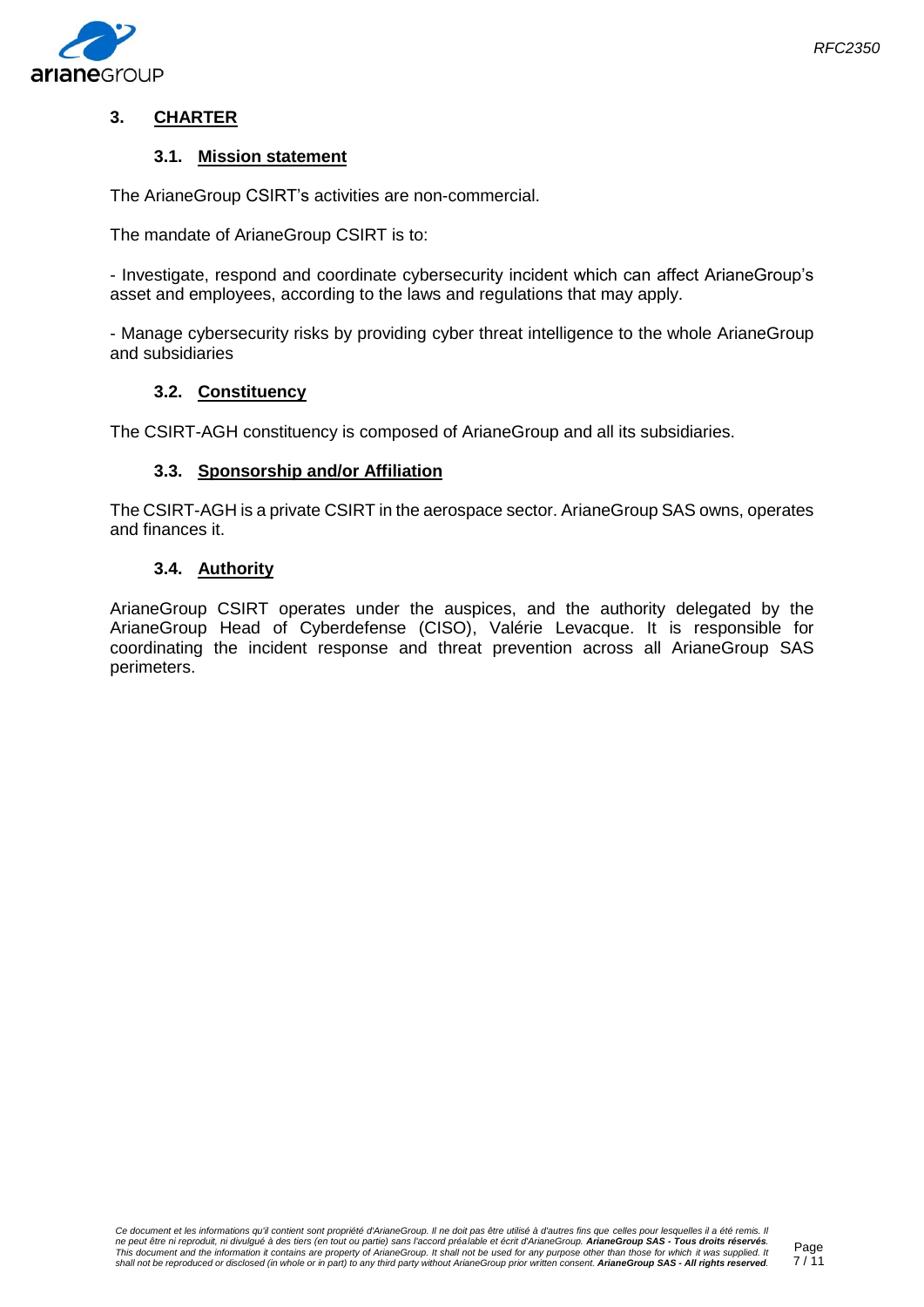

## <span id="page-7-1"></span><span id="page-7-0"></span>**4. POLICIES**

## **4.1. Types of incidents and Level of support**

ArianeGroup CSIRT is authorized to address all types of computer security incident which occur, or threaten to occur within its constituencies.

The level of support given by ArianeGroup CSIRT will vary depending on the type and severity of the incident or issue, the type of constituent, the size of the user community affected, and the ArianeGroup CSIRT's resources at the time.

ArianeGroup CSIRT's resources will be assigned by priorities, listed in decreasing order:

- Incident response and remediation
- Threat Intelligence analysis and sharing

## **4.2. Co-operation, interaction and Disclosure of Information**

<span id="page-7-2"></span>ArianeGroup CSIRT is able to share non-restricted information with other parties, especially CSIRTs community. No information can be published without agreement of the concerned parties. If not agreed otherwise, supplied information is kept confidential. Only data that is required to resolve from a specific incident are disclosed to concerned parties (need to know principle). ArianeGroup CSIRT provides means to support confidentiality and integrity of data that is submitted to or disclosed by ArianeGroup CSIRT.

ArianeGroup CSIRT respects the Information Sharing Traffic Light Protocol (TLP) that comes in with the tags WHITE, GREEN, AMBER or RED as described by the FIRST definitions at: [www.first.org/tlp](http://www.first.org/tlp)

### **4.3. Communication and Authentication**

<span id="page-7-3"></span>The only method of communication is e-mail. ArianeGroup CSIRT supports PGP for encrypted e-mails. All sensitive information should be sent by encrypted e-mail. The details of the current ArianeGroup CSIRT Public PGP key can be found in section 2.8.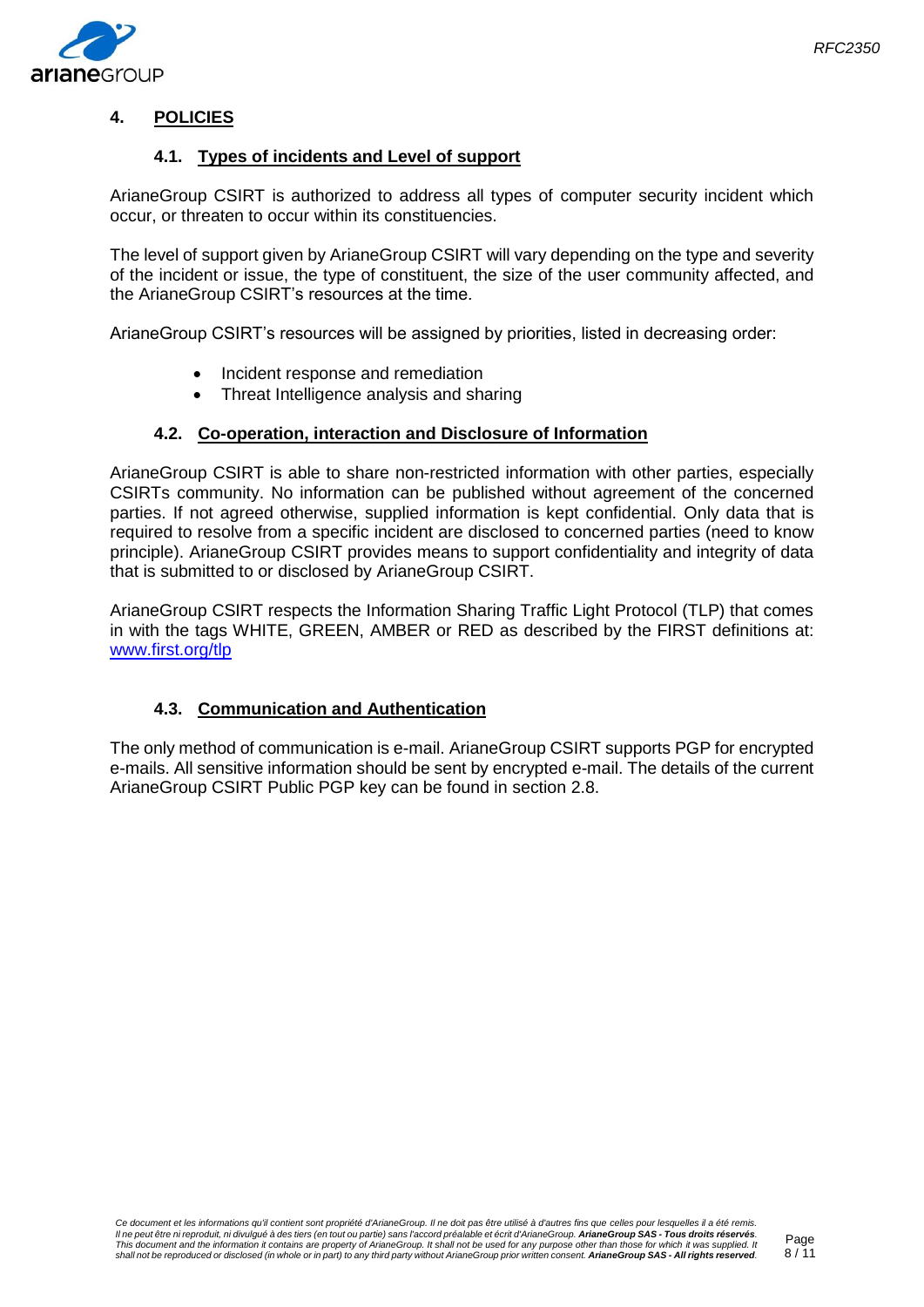

## <span id="page-8-1"></span><span id="page-8-0"></span>**5. SERVICES**

## **5.1. Incident response**

<span id="page-8-2"></span>ArianeGroup CSIRT handles incident response for ArianeGroup and all its subsidiaries.

## **5.2. Incident triage**

- Assessment of the severity of the incident.
- If required the incident will be escalated to the General Management

## <span id="page-8-3"></span>**5.3. Incident coordination**

- Manage the cyber crisis cell if needed
- Notification of other involved parties on a need-to-know basis, as per the information disclosure policy

## <span id="page-8-4"></span>**5.4. Incident resolution**

- Manage the incident resolution
- Assist system and network administrators in handling the technical and organizational aspects of incidents

## <span id="page-8-5"></span>**5.5. Proactive activities**

- Devices and network monitoring
- Threat hunting
- Threat Intelligence
- Sharing information with the CSIRT community and constituency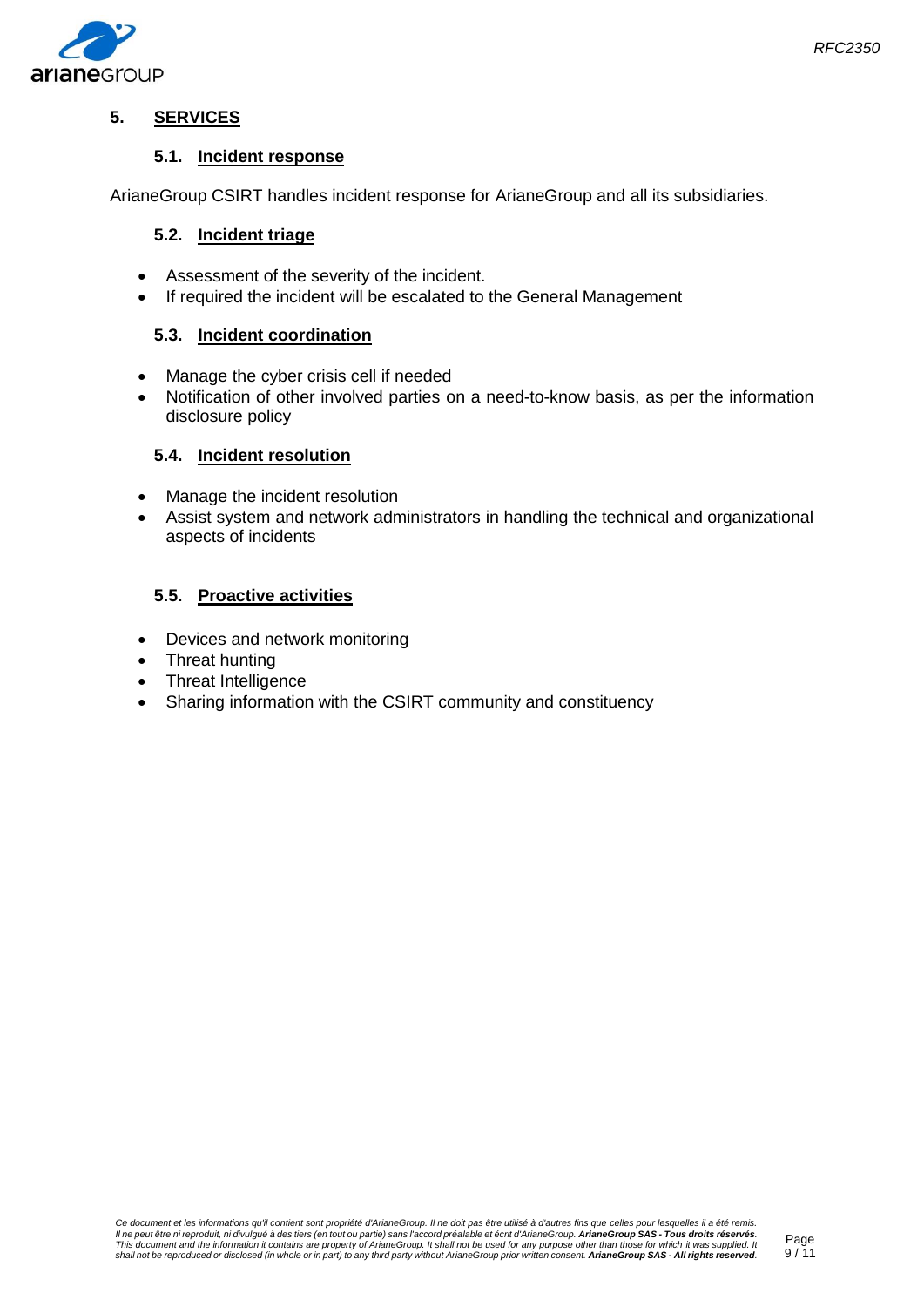

## <span id="page-9-0"></span>**6. INCIDENT REPORTING FORMS**

There are no reporting forms available.

Please send e-mail to **csirt@ariane.group** and report us any relevant information about the incident. Sensitive information should be sent by encrypted e-mail.